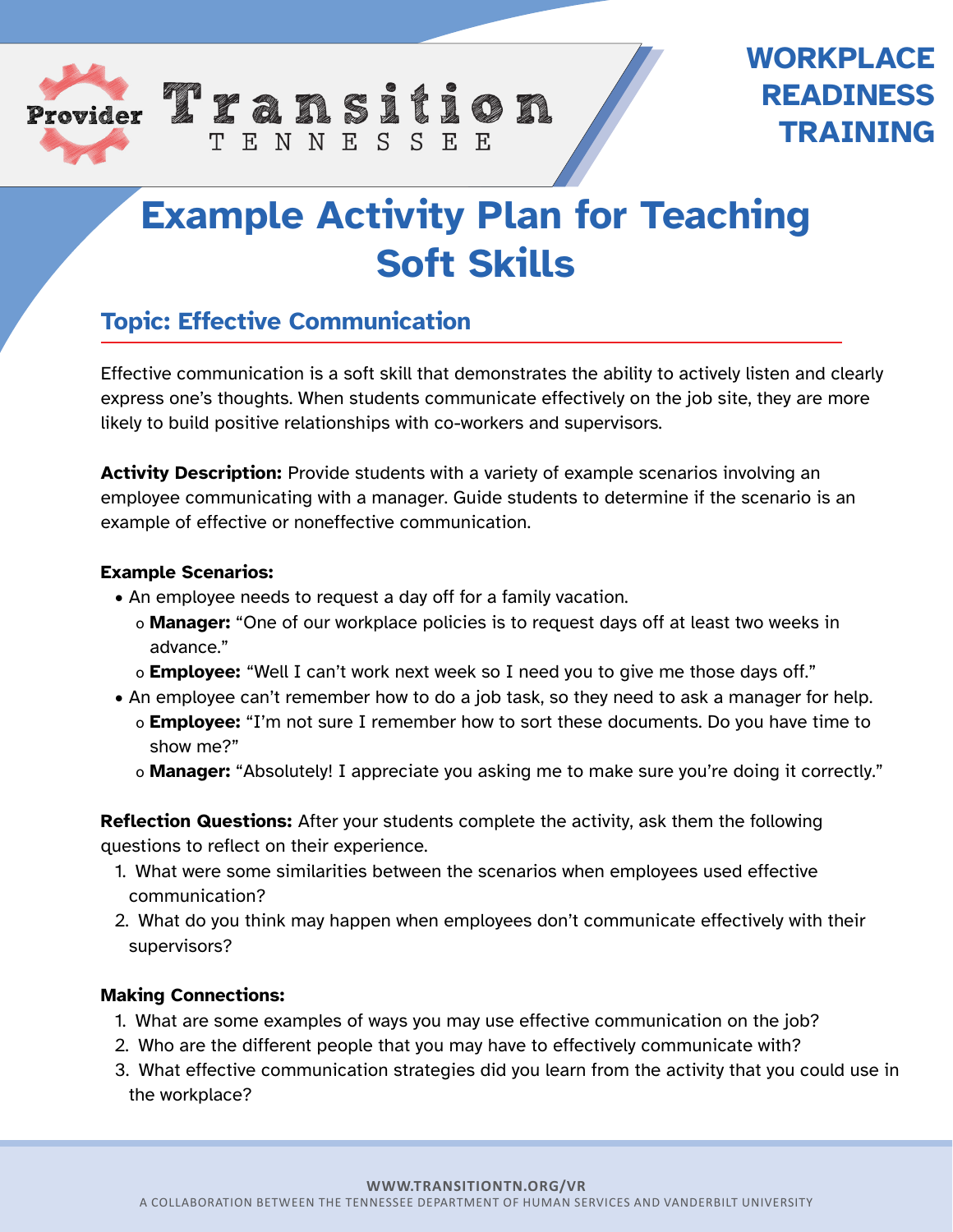

# **Topic: Conflict Resolution**

Instruction on conflict resolution includes discussion around how conflicts may arise at the workplace and how to navigate conflict resolution professionally. When students can engage in effective conflict resolution, they are more likely to maintain their employment.

**Activity Description:** Provide students with a variety of scenarios that involve an employee facing a conflict in the workplace. Ask students to determine how to professionally work through the conflict.

## **Example Scenarios:**

- Your co-worker at a restaurant does not help you perform closing duties like cleaning the tables.
- You are working at a crowded restaurant and a customer is upset that their food order is taking a long time.
- Your boss scheduled you to work on a day that you requested off.

**Reflection Questions:** After your students complete the activity, ask them the following questions to reflect on their experience.

- 1. What social skills can you use to resolve conflict in the workplace?
- 2. If a conflict is never resolved, how could relationships with a coworker or customer be impacted?

#### **Making Connections:**

- 1. What are some examples of ways you may use conflict resolution on the job?
- 2. Who are the different people that you may have conflict with, in the workplace?
- 3. What conflict resolution strategies do you use as a student in school that you may need to use as an employee in the workplace?